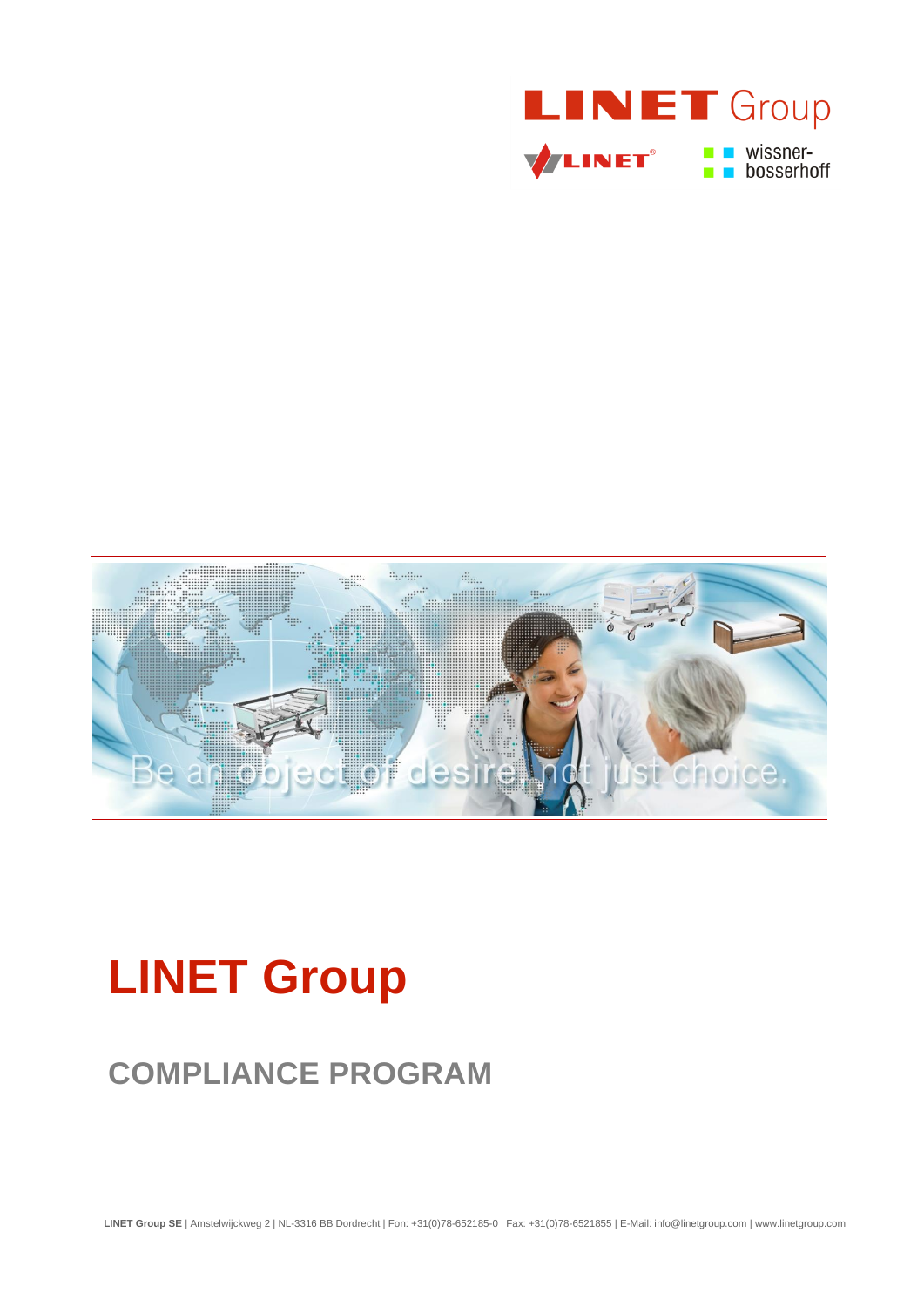

# **Table of Contents**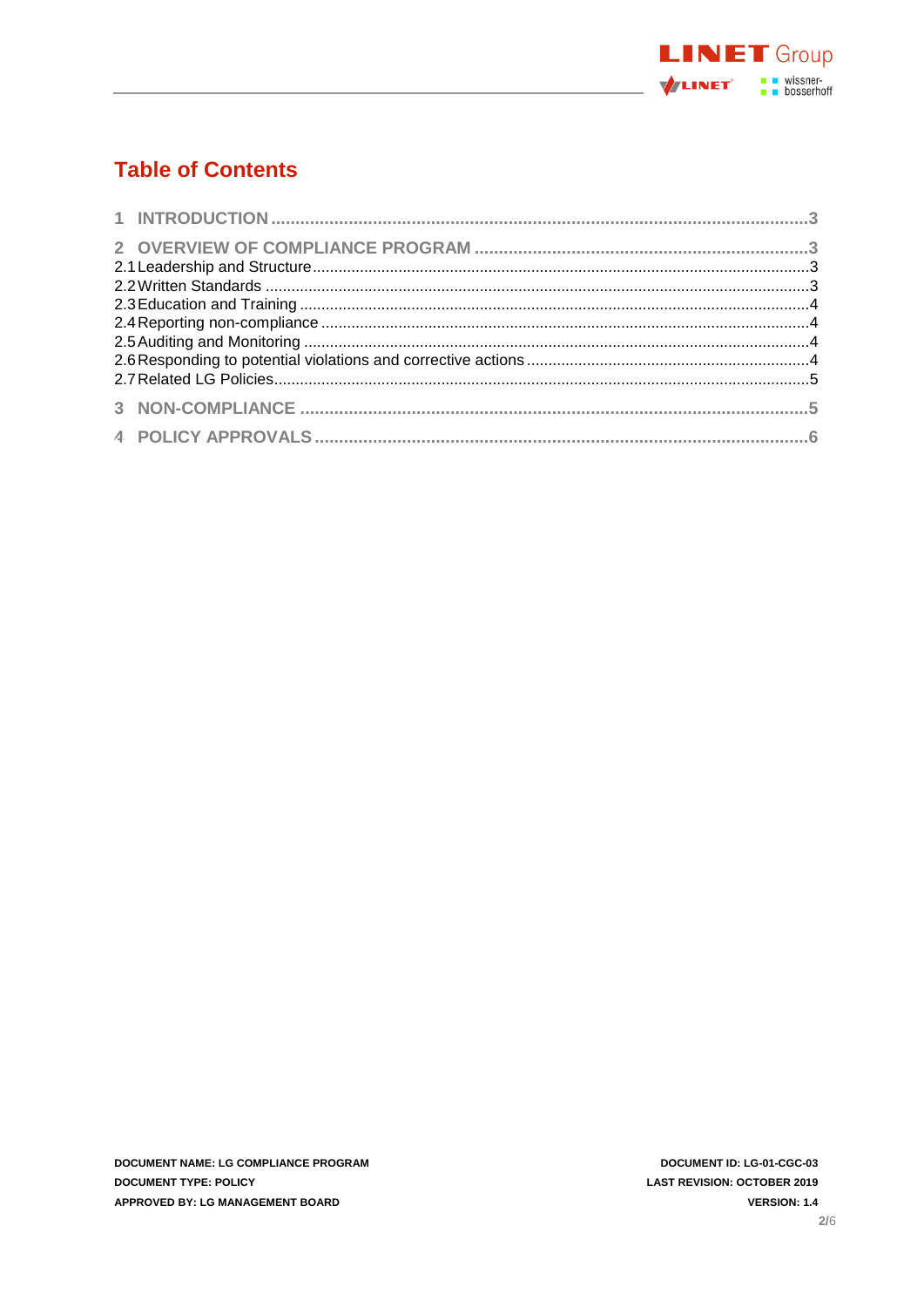

## <span id="page-2-0"></span>**1 INTRODUCTION**

LINET Group (hereinafter the Company) is committed to establishing and maintaining an effective Compliance Program. Our Compliance Program is one of the key components of our commitment to the highest standards of LINET Group stated in Code of Ethics/Code of Business Conduct.

The purpose of our Compliance Program is to prevent and detect non-compliance or violations of law, non-compliance with industry regulations, product non-compliance and violations of company policies and procedures. Implementation of such a program cannot guarantee that improper employee conduct will be eliminated. Nonetheless, it is Company expectation that employees will comply with Code of Ethics/Code of Business Conduct and other key policies. In the event that Company becomes aware of violations of law or company policy, we will investigate the matter and, where appropriate, take disciplinary action and implement corrective measures to prevent future violations.

Company has described below the fundamental elements of Compliance Program, which is tailored to fit the unique environment of the Company. Moreover, our Compliance Program is dynamic; we regularly review and enhance our Compliance Program to meet our evolving compliance needs.

# <span id="page-2-1"></span>**2 OVERVIEW OF COMPLIANCE PROGRAM**

#### <span id="page-2-2"></span>**2.1 Leadership and Structure**

The LINET Group management has responsibility for developing and monitoring of the Compliance Program. CEO/MD of every entity within LINET Group is responsible for compliance with all applicable laws and regulations, as well as for employee training and active monitoring of compliance.

#### <span id="page-2-3"></span>**2.2 Written Standards**

Company's Corporate Governance, Code of Ethics/Code of Business Conduct, Anti-Corruption, Anti-Fraud program is an expression of the company's expected standards of behavior for everyone who conducts business on behalf of the Company. The governing policies establish compliance responsibilities, supports applicable laws and regulations, and reinforces corporate policies and procedures. The above-mentioned LG policies articulate our fundamental principles, values and framework for action within our organization.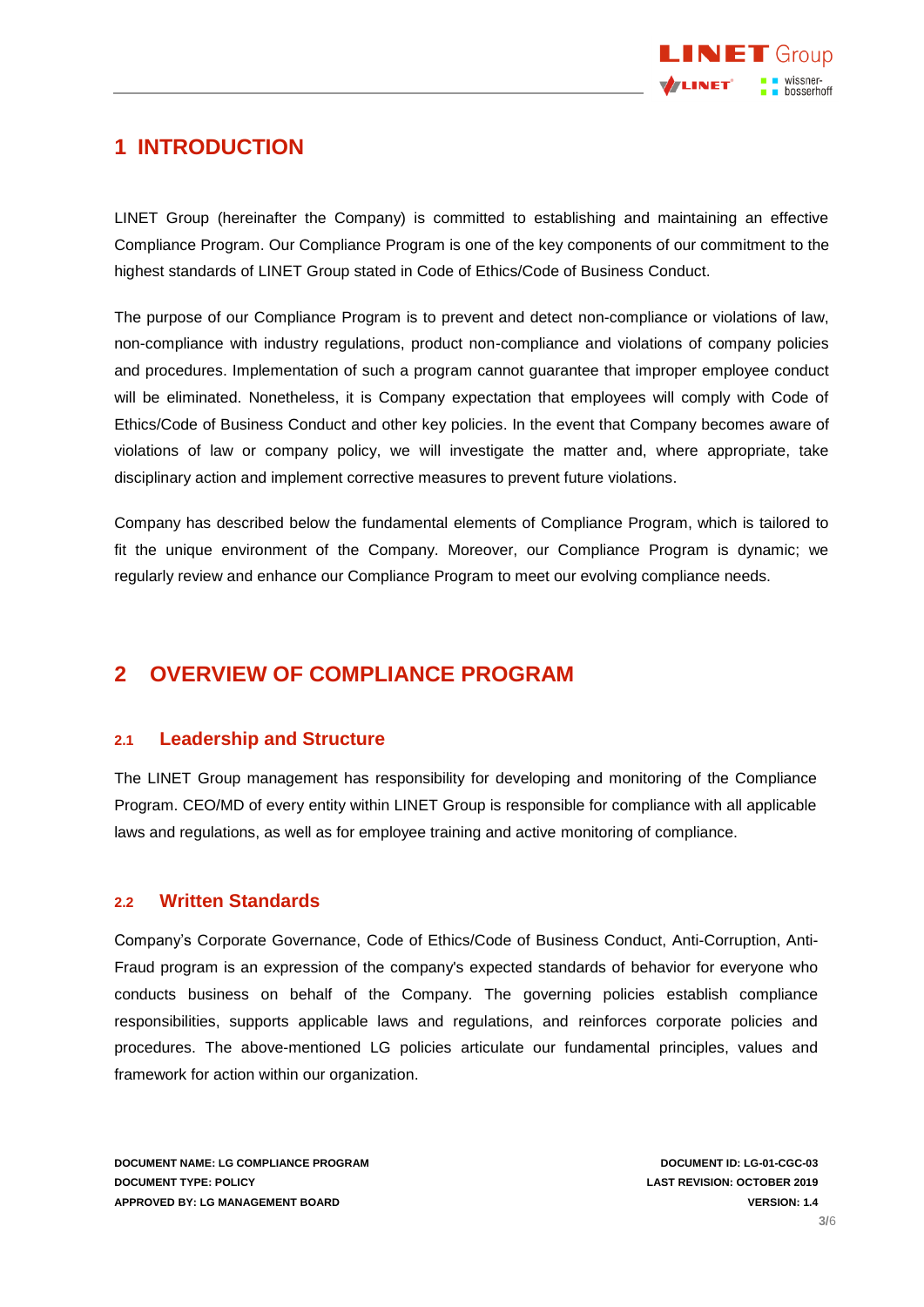

#### <span id="page-3-0"></span>**2.3 Education and Training**

A critical element of our Compliance Program is the education and training of our employees on their legal and ethical obligations under applicable requirements. Company is committed to taking necessary steps to effectively communicate our standards and procedures to all affected personnel. Moreover, Company will regularly review and update its training programs, as well as identify additional areas of training. All the e-learnings developed by the LINET Group are mandatory and must be completed by management and employees and renewed annually.

#### <span id="page-3-1"></span>**2.4 Reporting non-compliance**

Company is committed to encouraging dialogue between management and employees. Our goal is that all employees, when seeking answers to questions or reporting potential instances of fraud and abuse, should know to whom to turn for a meaningful response and should be able to do so without fear of retribution. To that end, we have adopted principles regarding confidentiality and policies prohibiting retaliation as outlined in the Company Code of Ethics/Code of Business Conduct. Employees are expected to report suspected violations by contacting the LG Internal Audit Department or Legal Department, via phone + 420 312 576 100, or email us at [compliance@linetgroup.com.](mailto:compliance@linetgroup.com) Contact information should be used for any queries, comments or requests for printed copies of this policy.

#### <span id="page-3-2"></span>**2.5 Auditing and Monitoring**

Company's Compliance Program includes efforts to monitor, audit, and evaluate adherence to the company's compliance activities. The nature of our reviews as well as the extent and frequency of our compliance monitoring and internal auditing varies according to a variety of factors, including new legal or regulatory requirements, changes in business practices, and other considerations.

#### <span id="page-3-3"></span>**2.6 Responding to potential violations and corrective actions**

Company's Compliance Program strives to ensure that the consequences of violating the law or company policy are clearly understood and the appropriate, consistent disciplinary action is enforced. Additional efforts are underway to create a Compliance Program that increases the likelihood that unlawful and unethical behavior is identified and prevented. However, an effective compliance program may not prevent all violations. As such, our Compliance Program requires the company to evaluate each case and respond promptly to potential violations of law or company policy, take appropriate disciplinary action, assess whether the violation is in part due to gaps in our policies, practices, or internal controls, and act to prevent future violations.

**DOCUMENT NAME: LG COMPLIANCE PROGRAM DOCUMENT ID: LG-01-CGC-03 DOCUMENT TYPE: POLICY LAST REVISION: OCTOBER 2019 APPROVED BY: LG MANAGEMENT BOARD VERSION: 1.4**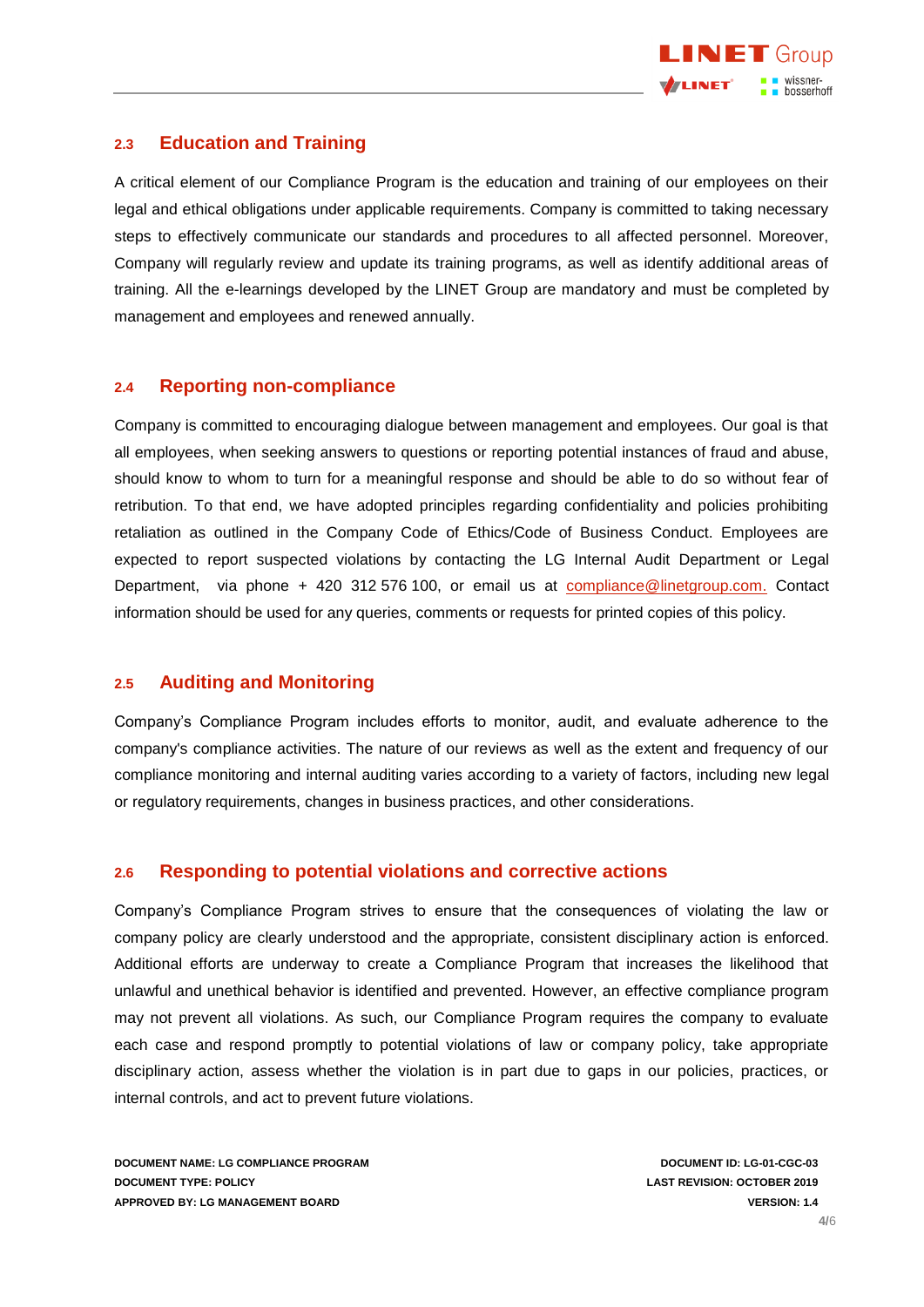

#### <span id="page-4-0"></span>**2.7 Related LG Policies**

- LG Corporate Governance
- LG Code of Business Conduct
- LG Anti-Fraud program
- <span id="page-4-1"></span>LG Anti-corruption policy

### **3 NON-COMPLIANCE**

All Individuals are required to adhere to this Policy. Failure to comply may result in disciplinary action up to and including termination from employment for cause, termination of contract, and civil penalties and/or criminal sanctions, depending on the circumstances.